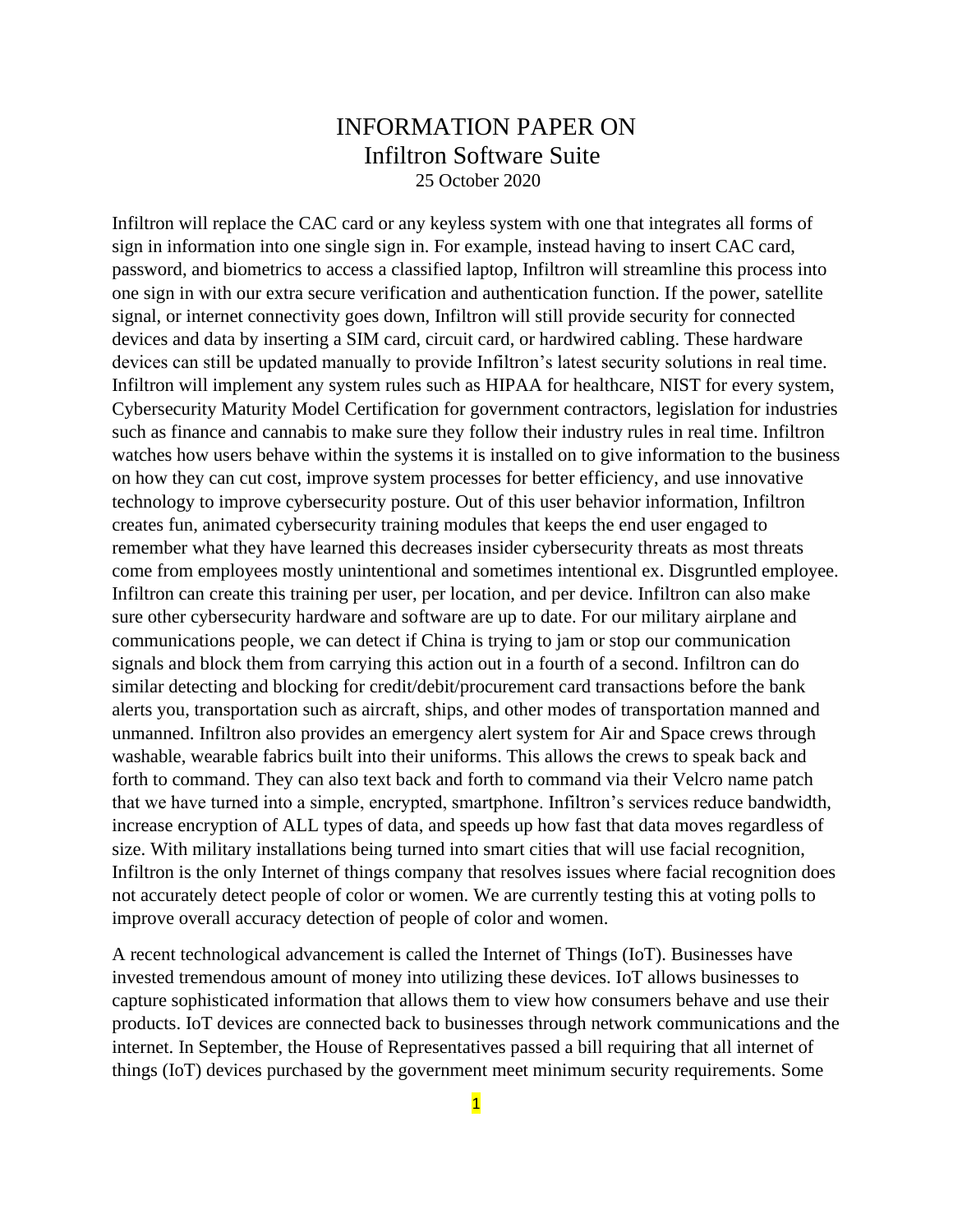studies suggest that as much as 98% of traffic from IoT devices are unencrypted today, and clearly that number has to become near zero.

There is an ongoing battle between hackers and information holders. To minimize risk, businesses, government agencies, and consumers require sophisticated security software, passwords, and extensive training. Infiltron meets the NSF program's focus because it is proactively seeking to provide security for latency technology and its entire network of devices, data, and signal transmissions. The Infiltron software suite will help all organizations mitigate risk, sustain consumer trust, and comply with government regulations.

We are DFARS compliant and CMMC compliant. Infiltron can reduce bandwidth, increase redundancy, and reliability because of the beyond the edge capabilities of our solutions.

Infiltron's patented internet of things cybersecurity technology will provide best-in-class security verification platforms that can be deployed to a variety of operations and situations. These include 5G, smart-systems, hybrid, and legacy systems. Infiltron's platform can be easily adapted to fulfill the needs of these environments by creating user verification systems for sensitive computers, which enhances the operational security of business and government systems. The following list captures the reasons Infiltron's cybersecurity suite is best-in-class:

The Infiltron Software Suite leverages artificial intelligence, blockchain, quantum, and deep learning to provide compliance and reduced bandwidth with our quantum function. Infiltron's technology audits and monitors employee behavior with data and devices connected to the system for compliance in Transportation, DoD, Healthcare, Insurance, and Financial Systems in real-time.

- The Infiltron Software Suite provides a minimum of protected 3 Factor Authentication. It secures data and devices regardless of connectivity.
- The suite enables real-time SMART compliance and governance. It helps your agency meet HIPAA, GDPR, NIST, POPI compliance guidelines.
- The system can be customized to an individual business's needs for strategic platform or dashboard integration.
- Infiltron's software analyzes user behavior for compliance to provide data analytics to give the business to solve problems facing the organization. It can help cost reduction efforts, improve system protection, and help improve efficiency of business processes.
- It can audit technology software and hardware for cybersecurity posture and biases.
- Infiltron's solution is socially aware to defend against racial and gender bias. Internet of things (IoT) sensors in smart ecosystems, such as smart cities, smart transportation, and smart offices, will check you and your device activities in real-time. That very same technology is used against you if you are black, brown, a woman, or transgender. We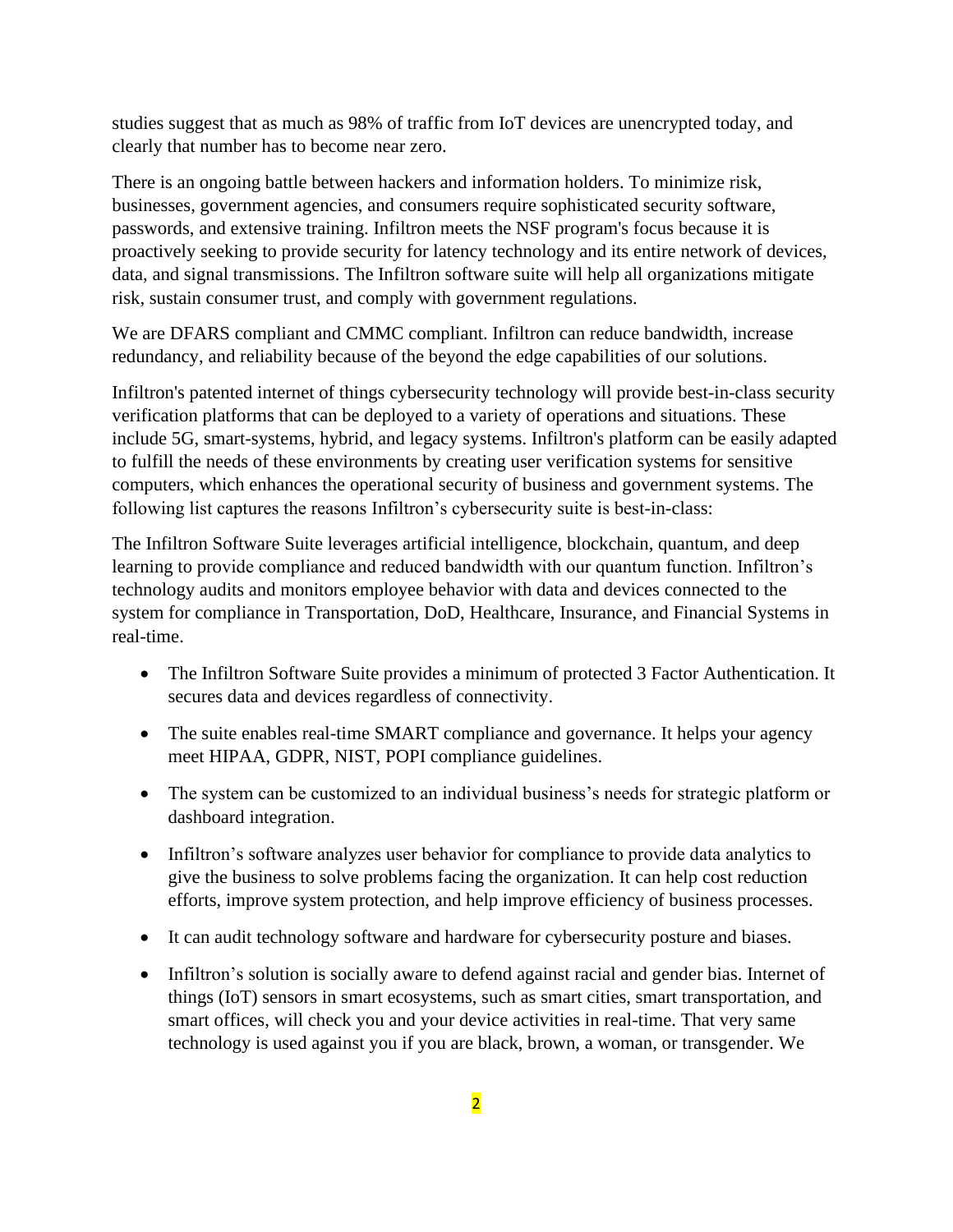protect our black and brown military and civilian personnel as military installations are gearing up to use facial recognition.

- Our solution integrates with IaaS [internet as a service], SaaS[software as a service], PaaS[platform as a service], CaaS[containers as a service], Faa S [Function as a service], SIM Cards, and secure FPGAs [Field-programmable gate array].
- Create real-time cybersecurity training modules for individuals and organizations per device, system, and location.

DoD Solutions:

- Infiltron will leverage Artificial Intelligence (AI) to pull actual biometric data to verify for authentication and verification. Our technology can be used to confirm and identify pilots before they take off to avoid hijacking or any unauthorized use of equipment, procurement cards, base/building access, and more. For example, with the Smart Base initiative, Infiltron can integrate biometrics with DS Login, CAC Cards into a single sign in and to provide added cyber posture.
- Protects, verifies, and authorizes procurement card and signal transactions across networks to prevent fraud/jamming in real time. Our patented, unique encryption methods enhance confidence knowing Infiltron is working behind the scenes during signal transmissions, protecting proprietary data, proactively detecting jamming and connected devices.
- Access Air Force and connected systems (ex. Government contractor or Remote civilians). Infiltron's technology would securely identify the user and grant appropriate access. This could also be adapted for airmen and civilians working from home networks. The software works for government issued smartphones. One example is CE Group who are mobile and could use Infiltron SIM for protection and object recognition for efficiency.
- Smart Base Facial Recognition Mitigation. 11 USAF Smart Bases rollouts Infiltron's solution is socially aware to defend against racial and gender bias. Internet of things sensors in smart ecosystems will check you and your device activities in real-time. That very same technology is used against you if you are black, brown, a woman. Our solution can protect our black and brown military and civilian personnel as military installations are gearing up to use facial recognition.
- The capabilities of Infiltron software support the objectives related to cybersecurity: security tools, test bed concepts, intrusion detection or AI-based malicious behavior detection). Infiltron's innovative solution emphasizes confidentiality, authenticity,